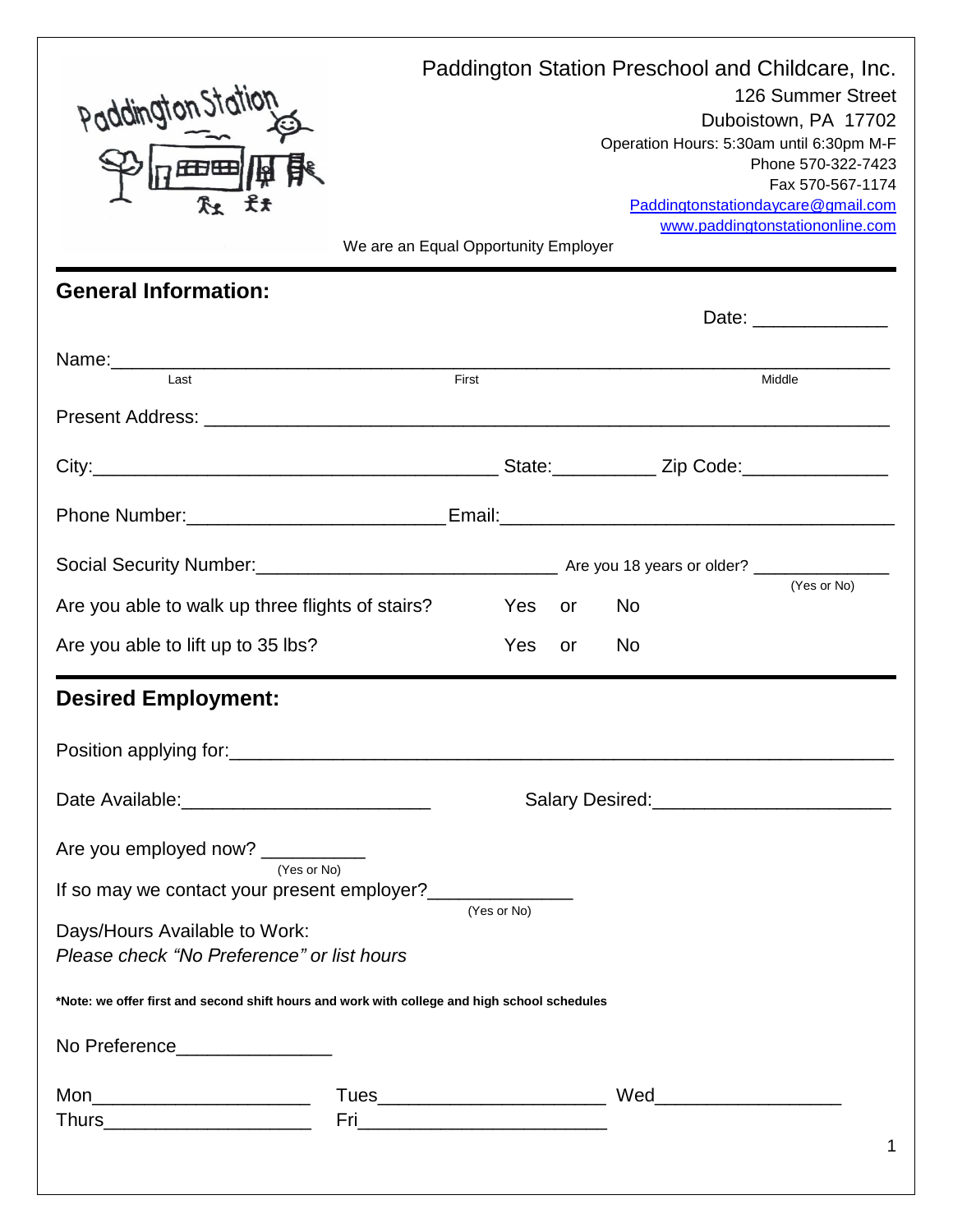| <b>Education:</b>                     |                       |          |                                |                           |
|---------------------------------------|-----------------------|----------|--------------------------------|---------------------------|
| <b>Type of School</b>                 | <b>Name of School</b> | Location | # of Years<br><b>Completed</b> | <b>Major &amp; Degree</b> |
| <b>High School</b>                    |                       |          |                                |                           |
| Did you graduate?                     |                       |          |                                | Yes or No                 |
| If no was GED obtained                |                       |          |                                |                           |
| <b>College</b>                        |                       |          |                                |                           |
| Did you graduate?                     |                       |          |                                | Yes or No                 |
| <b>Bus. or Trade</b><br><b>School</b> |                       |          |                                |                           |
| Did you graduate?                     |                       |          |                                | Yes or No                 |

**\*Please provide a copy of your highest level of education.**

## **Skills:**

**Please list any skills you have that are appropriate for the position you are applying for**: Ex: documented babysitting hours

\_\_\_\_\_\_\_\_\_\_\_\_\_\_\_\_\_\_\_\_\_\_\_\_\_\_\_\_\_\_\_\_\_\_\_\_\_\_\_\_\_\_\_\_\_\_\_\_\_\_\_\_\_\_\_\_\_\_\_\_\_\_\_\_\_\_\_\_\_\_\_\_\_\_\_\_\_\_\_\_ \_\_\_\_\_\_\_\_\_\_\_\_\_\_\_\_\_\_\_\_\_\_\_\_\_\_\_\_\_\_\_\_\_\_\_\_\_\_\_\_\_\_\_\_\_\_\_\_\_\_\_\_\_\_\_\_\_\_\_\_\_\_\_\_\_\_\_\_\_\_\_\_\_\_\_\_\_\_\_\_ \_\_\_\_\_\_\_\_\_\_\_\_\_\_\_\_\_\_\_\_\_\_\_\_\_\_\_\_\_\_\_\_\_\_\_\_\_\_\_\_\_\_\_\_\_\_\_\_\_\_\_\_\_\_\_\_\_\_\_\_\_\_\_\_\_\_\_\_\_\_\_\_\_\_\_\_\_\_\_\_ \_\_\_\_\_\_\_\_\_\_\_\_\_\_\_\_\_\_\_\_\_\_\_\_\_\_\_\_\_\_\_\_\_\_\_\_\_\_\_\_\_\_\_\_\_\_\_\_\_\_\_\_\_\_\_\_\_\_\_\_\_\_\_\_\_\_\_\_\_\_\_\_\_\_\_\_\_\_\_\_ \_\_\_\_\_\_\_\_\_\_\_\_\_\_\_\_\_\_\_\_\_\_\_\_\_\_\_\_\_\_\_\_\_\_\_\_\_\_\_\_\_\_\_\_\_\_\_\_\_\_\_\_\_\_\_\_\_\_\_\_\_\_\_\_\_\_\_\_\_\_\_\_\_\_\_\_\_\_\_\_ \_\_\_\_\_\_\_\_\_\_\_\_\_\_\_\_\_\_\_\_\_\_\_\_\_\_\_\_\_\_\_\_\_\_\_\_\_\_\_\_\_\_\_\_\_\_\_\_\_\_\_\_\_\_\_\_\_\_\_\_\_\_\_\_\_\_\_\_\_\_\_\_\_\_\_\_\_\_\_\_

## **Please list any special trainings related to childcare:**

Ex: certifications regarding first aid, CPR, and Clearances

**\*If an interview is scheduled please provide proof of declared certifications, FBI Clearance, Criminal Background Check and Child Abuse Clearance.** 

\_\_\_\_\_\_\_\_\_\_\_\_\_\_\_\_\_\_\_\_\_\_\_\_\_\_\_\_\_\_\_\_\_\_\_\_\_\_\_\_\_\_\_\_\_\_\_\_\_\_\_\_\_\_\_\_\_\_\_\_\_\_\_\_\_\_\_\_\_\_\_\_\_\_\_\_\_\_\_\_ \_\_\_\_\_\_\_\_\_\_\_\_\_\_\_\_\_\_\_\_\_\_\_\_\_\_\_\_\_\_\_\_\_\_\_\_\_\_\_\_\_\_\_\_\_\_\_\_\_\_\_\_\_\_\_\_\_\_\_\_\_\_\_\_\_\_\_\_\_\_\_\_\_\_\_\_\_\_\_\_ \_\_\_\_\_\_\_\_\_\_\_\_\_\_\_\_\_\_\_\_\_\_\_\_\_\_\_\_\_\_\_\_\_\_\_\_\_\_\_\_\_\_\_\_\_\_\_\_\_\_\_\_\_\_\_\_\_\_\_\_\_\_\_\_\_\_\_\_\_\_\_\_\_\_\_\_\_\_\_\_ \_\_\_\_\_\_\_\_\_\_\_\_\_\_\_\_\_\_\_\_\_\_\_\_\_\_\_\_\_\_\_\_\_\_\_\_\_\_\_\_\_\_\_\_\_\_\_\_\_\_\_\_\_\_\_\_\_\_\_\_\_\_\_\_\_\_\_\_\_\_\_\_\_\_\_\_\_\_\_\_ \_\_\_\_\_\_\_\_\_\_\_\_\_\_\_\_\_\_\_\_\_\_\_\_\_\_\_\_\_\_\_\_\_\_\_\_\_\_\_\_\_\_\_\_\_\_\_\_\_\_\_\_\_\_\_\_\_\_\_\_\_\_\_\_\_\_\_\_\_\_\_\_\_\_\_\_\_\_\_\_ \_\_\_\_\_\_\_\_\_\_\_\_\_\_\_\_\_\_\_\_\_\_\_\_\_\_\_\_\_\_\_\_\_\_\_\_\_\_\_\_\_\_\_\_\_\_\_\_\_\_\_\_\_\_\_\_\_\_\_\_\_\_\_\_\_\_\_\_\_\_\_\_\_\_\_\_\_\_\_\_

**We will also need a recent Physical with a TB Test documented.**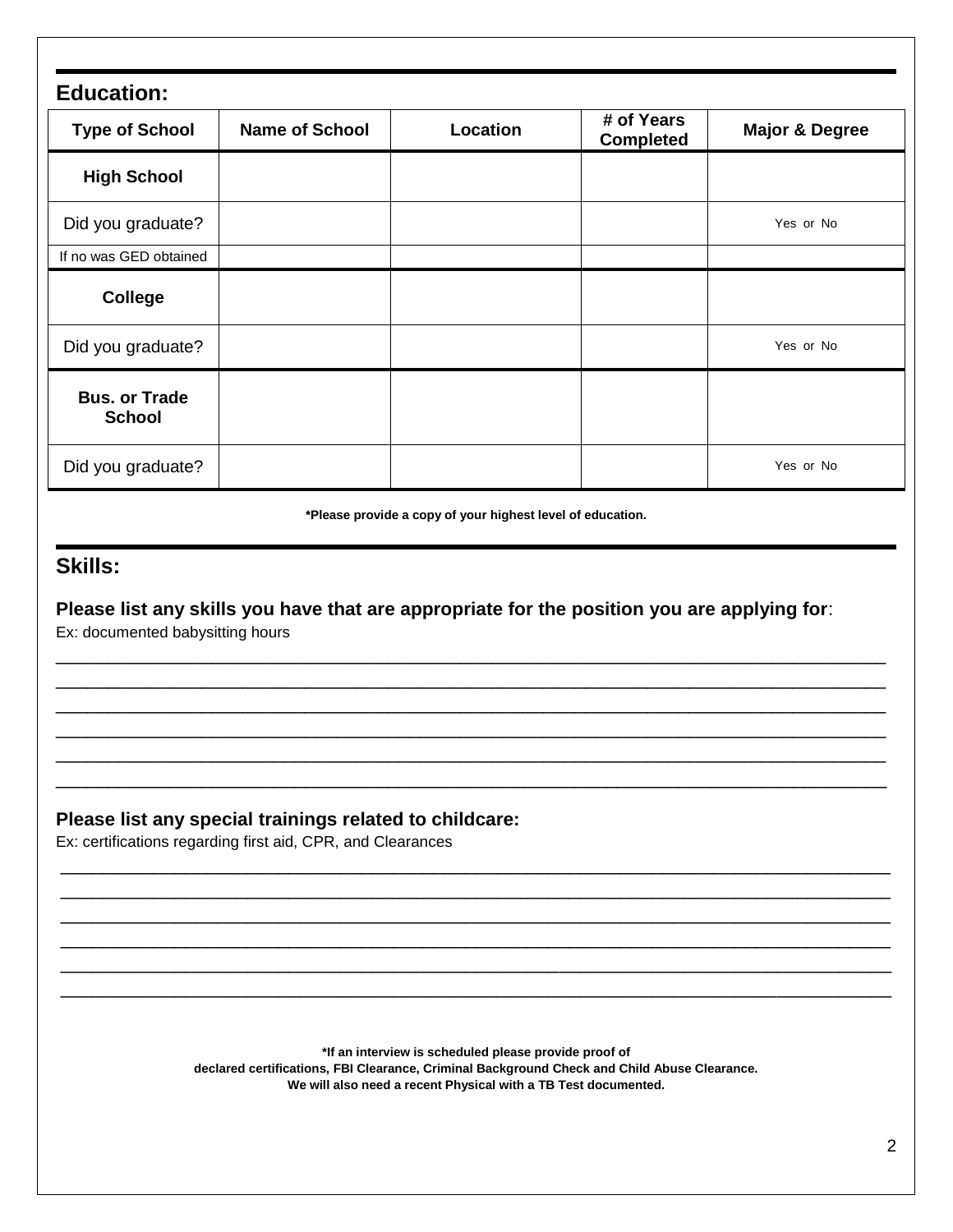## **Employment History:**

Start with your *present* or *most recent employer* in consecutive order from your previous 4 employers.

|  |  |  | If currently employed, may we contact your employer? Yes or No |  |  |
|--|--|--|----------------------------------------------------------------|--|--|
|  |  |  |                                                                |  |  |

| City                                                                                        | State        | Zip Code                                                                                        |
|---------------------------------------------------------------------------------------------|--------------|-------------------------------------------------------------------------------------------------|
|                                                                                             |              |                                                                                                 |
|                                                                                             | Salary       |                                                                                                 |
| List Jobs Held, Duties Performed, Skills Used, & Promotions while employed at this company: |              |                                                                                                 |
|                                                                                             |              |                                                                                                 |
|                                                                                             |              |                                                                                                 |
|                                                                                             |              |                                                                                                 |
|                                                                                             |              |                                                                                                 |
|                                                                                             |              |                                                                                                 |
|                                                                                             |              |                                                                                                 |
| City                                                                                        | <b>State</b> | Zip Code                                                                                        |
|                                                                                             |              |                                                                                                 |
|                                                                                             | Salary       |                                                                                                 |
| List Jobs Held, Duties Performed, Skills Used, & Promotions while employed at this company: |              |                                                                                                 |
|                                                                                             |              |                                                                                                 |
|                                                                                             |              |                                                                                                 |
|                                                                                             |              |                                                                                                 |
|                                                                                             |              |                                                                                                 |
|                                                                                             |              | Telephone Number<br>Title of your position<br><b>Telephone Number</b><br>Title of your position |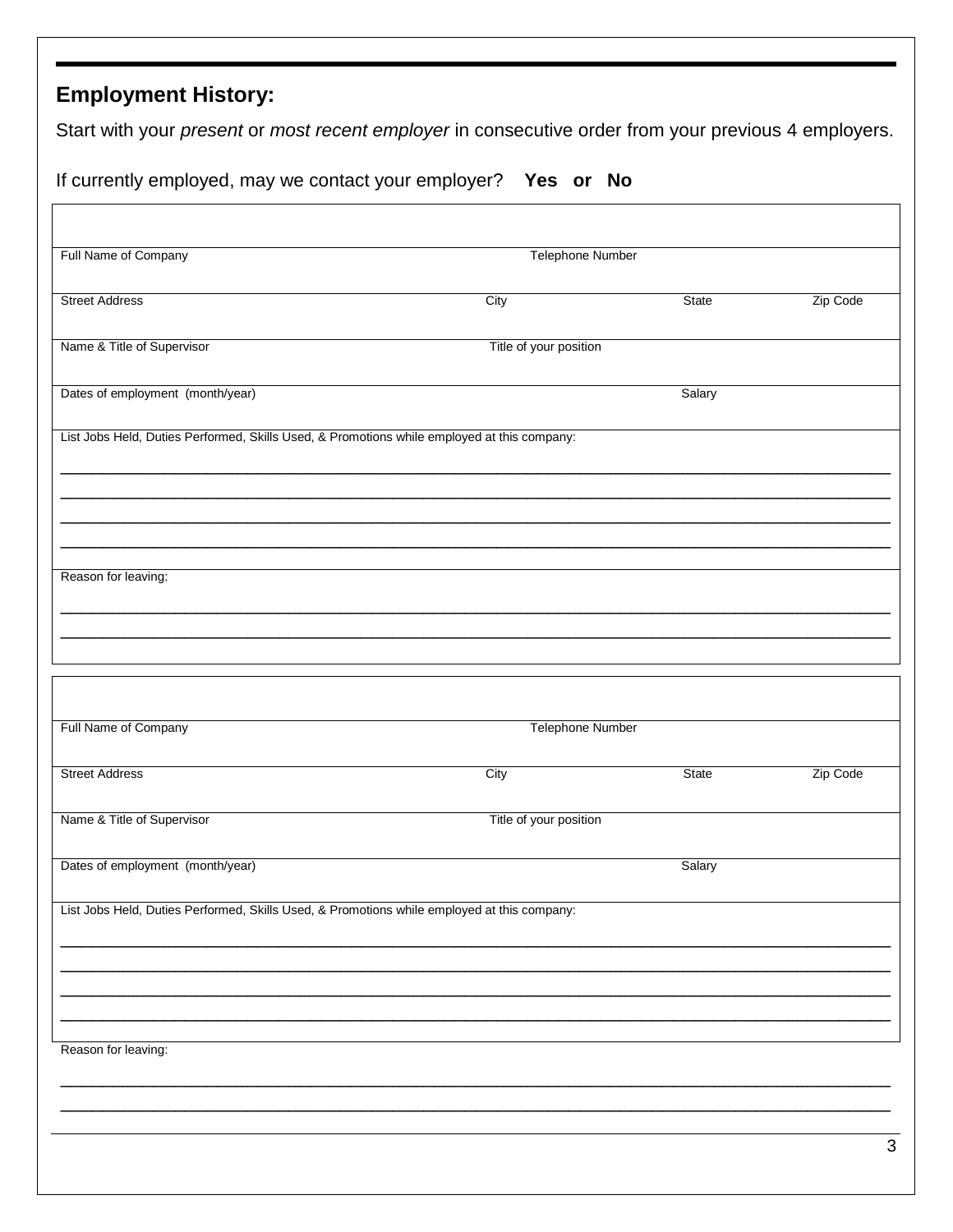## **Employment History Continued:**

| Full Name of Company                                                                        | <b>Telephone Number</b> |        |          |
|---------------------------------------------------------------------------------------------|-------------------------|--------|----------|
| <b>Street Address</b>                                                                       | City                    | State  | Zip Code |
| Name & Title of Supervisor                                                                  | Title of your position  |        |          |
| Dates of employment (month/year)                                                            |                         | Salary |          |
| List Jobs Held, Duties Performed, Skills Used, & Promotions while employed at this company: |                         |        |          |
|                                                                                             |                         |        |          |
|                                                                                             |                         |        |          |
| Reason for leaving:                                                                         |                         |        |          |
|                                                                                             |                         |        |          |
|                                                                                             |                         |        |          |
|                                                                                             |                         |        |          |
|                                                                                             |                         |        |          |
| Full Name of Company                                                                        | <b>Telephone Number</b> |        |          |
| <b>Street Address</b>                                                                       | City                    | State  | Zip Code |
| Name & Title of Supervisor                                                                  | Title of your position  |        |          |
| Dates of employment (month/year)                                                            |                         | Salary |          |
| List Jobs Held, Duties Performed, Skills Used, & Promotions while employed at this company: |                         |        |          |
|                                                                                             |                         |        |          |
|                                                                                             |                         |        |          |
|                                                                                             |                         |        |          |
| Reason for leaving:                                                                         |                         |        |          |

**\*If you were previously employed within a childcare center please provide documentation on total hours worked.**